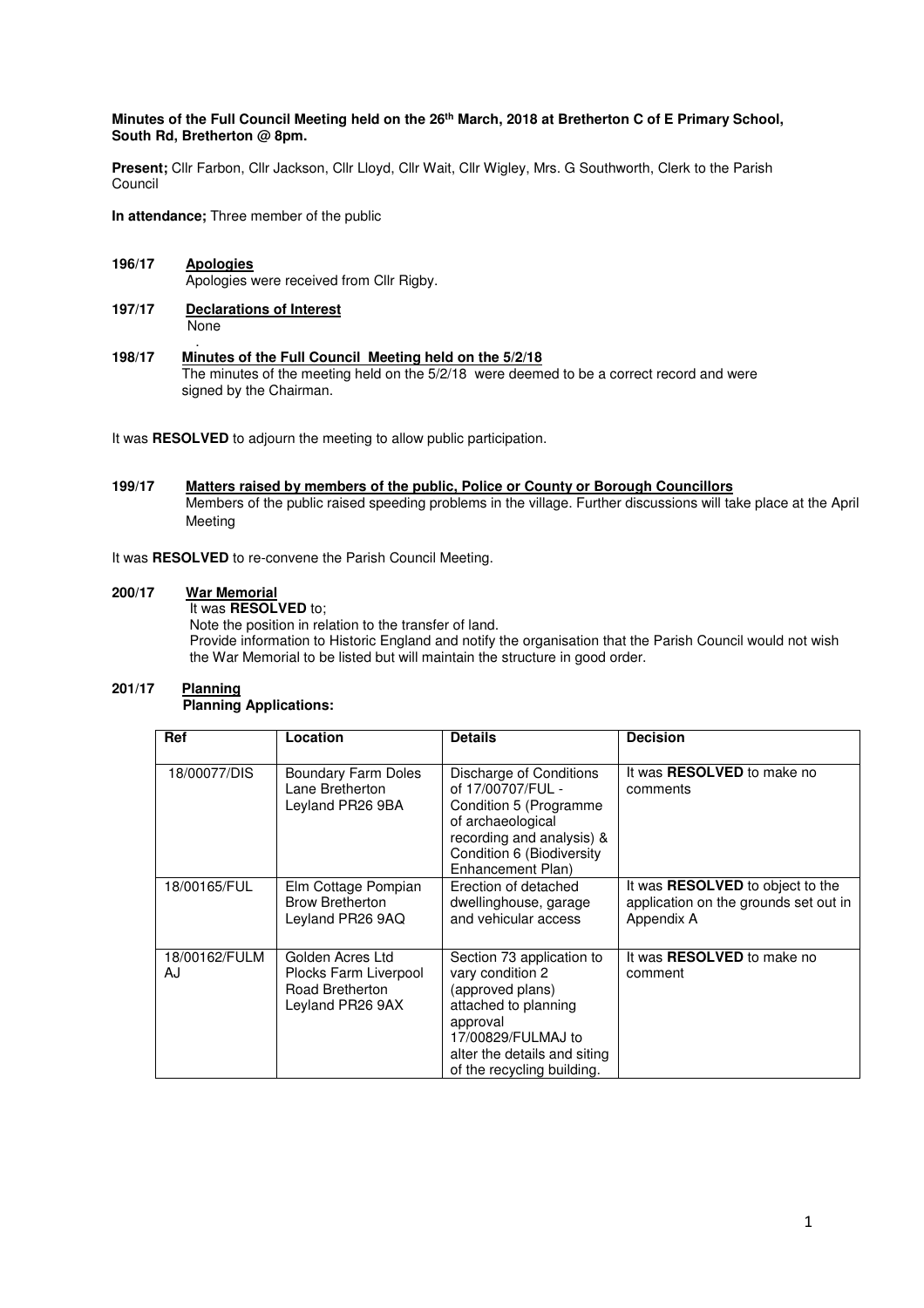# **202/17 Finance**

## **202.01.17 Payment**

 It was **RESOLVED** to pay the following invoice. The invoices having been inspected/authorized by Cllr Lloyd and Cllr Jackson

| Cheque No. | Recipient                      | <b>Description</b>                                                        | Amount<br>£ |
|------------|--------------------------------|---------------------------------------------------------------------------|-------------|
| 1525       | Glenys Southworth              | Feb Salary                                                                | 168-87      |
| 1526       | Glenys Southworth              | Feb Expenses                                                              | 51.59       |
| 1527       | <b>Wignalls Landscapes</b>     | Grounds Maintenance Feb 2018                                              | 312-80      |
| 1528       | <b>Graham Whittle</b>          | Repairs to wooden edging on Play<br>Area                                  | 276-00      |
| 1530       | Barbara Farbon                 | Expenditure related to the Community<br><b>Grant from Chorley Council</b> | 206-47      |
| 1531       | <b>Bretherton Cricket Club</b> | First installment of Grant                                                | 4000-00     |

#### **202.02.17 Monitoring Statement**

 It was **RESOLVED** that the monitoring statement for the period to the 28/2/18 be approved and the Chair signed the statement on behalf of the Parish Council.

## **203/17 Arrangements for Annual Parish Assembly**

It was **RESOLVED** to agree the arrangements for the Annual Assembly

#### **204/17 Spring Newsletter**

It was **RESOLVED** to note the contents of the Spring Newsletter

## **205/17 Play Area Stock Valuation Report** It was **RESOLVED to note the contents of the Report**

**206/17 Commemoration of the end of the First World War** It was **RESOLVED** to hire a searchlight as part of the Commemoration arrangements

#### **207/17 Goal Post**

It was **RESOLVED** to list the Goal Posts as a low value item on the Asset Register

# **208/17 General Data Protection Regulations; Personal Data Breaches**

It was **RESOLVED** to note the information from the National Association of Local Councils

# **209/17 Lobby Day**

It was **RESOLVED** to note the initiative

#### **210/17 Audit Arrangements from the 1/4/18**  It was **RESOLVED** to note the new audit arrangements

# **211/17 Appointment of Internal Auditor** It was **RESOLVED** to agree the appointment of the Internal Auditor and thank John Lawson for his long service to the Parish Council

# **21217 Priority Service Register Survey**  It was **RESOLVED** to agree involvement in the survey

# **213/17 Speeding on North Rd**

It was **RESOLVED** to consider the problem at the April meeting

**214/17 Decision taken by Chair in conjunction with Clerk** It was **RESOLVED** to note the decision in relation to support for the Flood Action Group

#### **215/17 Date of next Meeting**

 The next full Parish Council meeting will take place on Monday 9/4/18 at 8pm at Bretherton Endowed C of E Primary School.